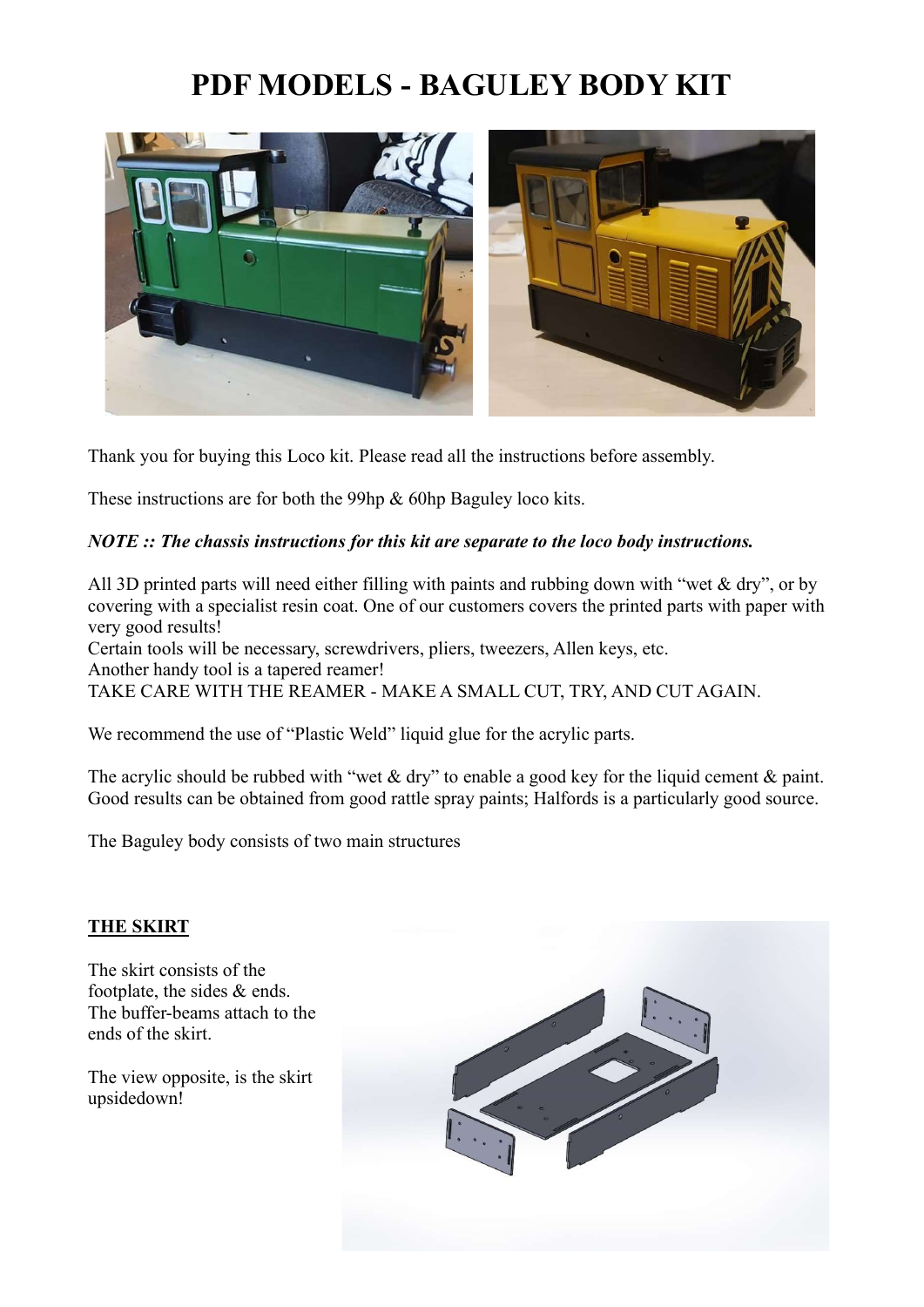





The buffer-beams secure to the end of the skirt, if you have the Talylln locomotive, the buffers locate in the square holes, cut into the buffer-beams.

## THE UPPER BODY

The upper body consists of the bonnet and cab. Both have 3D parts mounted on top and will require finishing before painting.